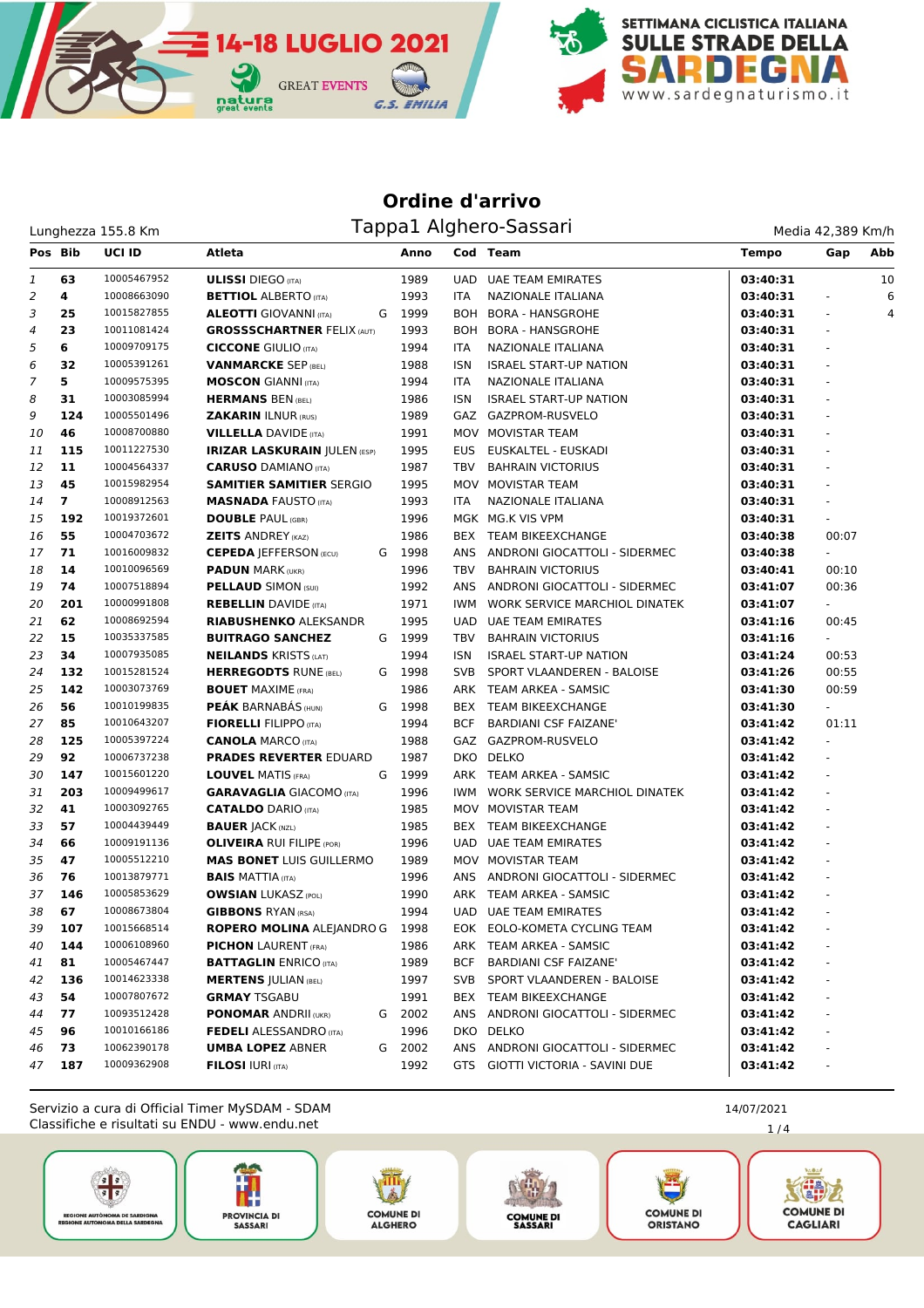

## **Ordine d'arrivo** Lunghezza 155.8 Km Magnus Tappa1 Alghero-Sassari

| Media 42,389 Km/h |
|-------------------|
|-------------------|

| Pos Bib |     | <b>UCI ID</b> | Atleta                               |   | Anno   |            | Cod Team                          | <b>Tempo</b> | Gap                      | Abb |
|---------|-----|---------------|--------------------------------------|---|--------|------------|-----------------------------------|--------------|--------------------------|-----|
| 48      | 64  | 10035516027   | <b>MUÑOZ LANCHEROS</b>               |   | 1996   |            | UAD UAE TEAM EMIRATES             | 03:41:48     | 01:17                    |     |
| 49      | 37  | 10015606674   | <b>BERWICK SEBASTIAN (AUS)</b>       |   | G 1999 | ISN        | <b>ISRAEL START-UP NATION</b>     | 03:41:49     | 01:18                    |     |
| 50      | 141 | 10010984020   | <b>FLOREZ LOPEZ MIGUEL</b>           |   | 1996   |            | ARK TEAM ARKEA - SAMSIC           | 03:41:56     | 01:25                    |     |
| 51      | 51  | 10003205630   | <b>KANGERT TANEL (EST)</b>           |   | 1987   |            | BEX TEAM BIKEEXCHANGE             | 03:41:42     | 01:11                    |     |
| 52      | 17  | 10009734942   | <b>MÄDER GINO (CHE)</b>              |   | 1997   | TBV        | <b>BAHRAIN VICTORIUS</b>          | 03:43:02     | 02:31                    |     |
| 53      | 131 | 10009768688   | <b>COLMAN ALEX (BEL)</b>             | G | 1998   | SVB        | SPORT VLAANDEREN - BALOISE        | 03:43:31     | 03:00                    |     |
| 54      | 26  | 10113396317   | <b>PALZER ANTON (GER)</b>            |   | 1993   |            | BOH BORA - HANSGROHE              | 03:44:34     | 04:03                    |     |
| 55      | 185 | 10009845076   | <b>BROGI</b> ADRIANO (ITA)           |   | 1991   |            | GTS GIOTTI VICTORIA - SAVINI DUE  | 03:44:34     |                          |     |
| 56      | 153 | 10011124264   | <b>KULSET KRISTIAN (NOR)</b>         |   | 1995   |            | UXT UNO-X PRO CYCLING TEAM        | 03:44:34     | ÷,                       |     |
| 57      | 114 | 10005750161   | <b>BRAVO OIARBIDE GARIKOITZ</b>      |   | 1989   | EUS        | EUSKALTEL - EUSKADI               | 03:44:34     | $\omega$                 |     |
| 58      | 205 | 10015134004   | <b>ZANDRI FRANCESCO (ITA)</b>        |   | 1997   | IWM        | WORK SERVICE MARCHIOL DINATEK     | 03:44:34     | $\blacksquare$           |     |
| 59      | 204 | 10014478343   | <b>COLOMBO RAUL (ITA)</b>            |   | 1996   | IWM        | WORK SERVICE MARCHIOL DINATEK     | 03:44:34     | $\blacksquare$           |     |
| 60      | 84  | 10010185788   | <b>COVILI LUCA (ITA)</b>             |   | 1997   | BCF        | <b>BARDIANI CSF FAIZANE'</b>      | 03:44:34     |                          |     |
| 61      | 103 | 10015131879   | <b>BAIS</b> DAVIDE (ITA)             | G | 1998   |            | EOK EOLO-KOMETA CYCLING TEAM      | 03:44:34     | ÷.                       |     |
| 62      | 93  | 10008065431   | <b>DE ROSSI</b> LUCAS (FRA)          |   | 1995   |            | DKO DELKO                         | 03:44:34     |                          |     |
| 63      | 122 | 10003270904   | <b>ROVNY IVAN (RUS)</b>              |   | 1987   |            | GAZ GAZPROM-RUSVELO               | 03:44:34     | ÷,                       |     |
| 64      | 173 | 10009788189   | <b>TIZZA MARCO (ITA)</b>             |   | 1992   |            | AMO AMORE & VITA                  | 03:44:34     | $\blacksquare$           |     |
| 65      | 22  | 10002416492   | <b>BURGHARDT MARCUS (GER)</b>        |   | 1983   |            | BOH BORA - HANSGROHE              | 03:44:34     | $\blacksquare$           |     |
| 66      | 121 | 10003223414   | <b>KOCHETKOV PAVEL (RUS)</b>         |   | 1986   |            | GAZ GAZPROM-RUSVELO               | 03:44:34     | $\overline{\phantom{a}}$ |     |
| 67      | 94  | 10006142811   | <b>FERNANDEZ CRUZ</b> DELIO (ESP)    |   | 1986   |            | DKO DELKO                         | 03:44:34     | ÷.                       |     |
| 68      | 191 | 10010128905   | <b>WRIGHT PAUL (NZL)</b>             | G | 1998   |            | MGK MG.K VIS VPM                  | 03:45:40     | 05:09                    |     |
| 69      | 116 | 10051354511   | <b>LOBATO DEL VALLE JUAN</b>         |   | 1988   |            | EUS EUSKALTEL - EUSKADI           | 03:45:40     |                          |     |
| 70      | 102 | 10006878795   | <b>WACKERMANN LUCA (ITA)</b>         |   | 1992   |            | EOK EOLO-KOMETA CYCLING TEAM      | 03:46:02     | 05:31                    |     |
| 71      | 83  | 10009873065   | <b>CAÑAVERAL VARGAS</b>              |   | 1996   | BCF        | <b>BARDIANI CSF FAIZANE'</b>      | 03:41:42     | 01:11                    |     |
| 72      | 75  | 10009037552   | <b>RESTREPO VALENCIA</b>             |   | 1994   |            | ANS ANDRONI GIOCATTOLI - SIDERMEC | 03:47:21     | 06:50                    |     |
| 73      | 143 | 10005489271   | <b>HARDY ROMAIN (FRA)</b>            |   | 1988   |            | ARK TEAM ARKEA - SAMSIC           | 03:47:21     | $\sim$                   |     |
| 74      | 134 | 10009635720   | <b>BEULLENS CEDRIC (BEL)</b>         |   | 1997   | SVB        | SPORT VLAANDEREN - BALOISE        | 03:49:40     | 09:09                    |     |
| 75      | 82  | 10003105600   | <b>VISCONTI</b> GIOVANNI (ITA)       |   | 1983   | <b>BCF</b> | <b>BARDIANI CSF FAIZANE'</b>      | 03:49:40     | $\omega$                 |     |
| 76      | 36  | 10008199312   | <b>BARBIER RUDY (FRA)</b>            |   | 1992   | ISN        | <b>ISRAEL START-UP NATION</b>     | 03:49:40     | ÷.                       |     |
| 77      | 137 | 10014312029   | <b>VERWILST AARON (BEL)</b>          |   | 1997   | SVB        | SPORT VLAANDEREN - BALOISE        | 03:49:40     | $\omega$                 |     |
| 78      | 97  | 10008676935   | <b>JENSEN AUGUST (NOR)</b>           |   | 1991   |            | DKO DELKO                         | 03:49:40     |                          |     |
| 79      | 157 | 10019586809   | <b>LØLAND SAKARIAS KOLLER</b>        | G | 2001   |            | UXT UNO-X PRO CYCLING TEAM        | 03:49:40     |                          |     |
| 80      | 135 | 10015006688   | <b>DE PESTEL SANDER (BEL)</b>        | G | 1998   |            | SVB SPORT VLAANDEREN - BALOISE    | 03:49:40     | ä,                       |     |
| 81      | 16  | 10010093135   | <b>WILLIAMS STEPHEN (GBR)</b>        |   | 1996   | TBV        | <b>BAHRAIN VICTORIUS</b>          | 03:49:40     |                          |     |
| 82      | 194 | 10009780715   | <b>RADICE RAFFAELE (ITA)</b>         |   | 1996   |            | MGK MG.K VIS VPM                  | 03:49:40     | $\overline{\phantom{a}}$ |     |
| 83      | 42  | 10009502546   | <b>CULLAIGH GABRIEL (GBR)</b>        |   | 1996   |            | MOV MOVISTAR TEAM                 | 03:49:40     | ÷,                       |     |
| 84      | 151 | 10008659454   | <b>ABRAHAMSEN JONAS (NOR)</b>        |   | 1995   |            | UXT UNO-X PRO CYCLING TEAM        | 03:49:40     |                          |     |
| 85      | 33  | 10008682995   | <b>SAGIV GUY (ISR)</b>               |   | 1994   | ISN        | <b>ISRAEL START-UP NATION</b>     | 03:49:40     |                          |     |
| 86      | 145 | 10005894752   | <b>ROSA DIEGO (ITA)</b>              |   | 1989   |            | ARK TEAM ARKEA - SAMSIC           | 03:49:40     | $\overline{\phantom{a}}$ |     |
| 87      | 1   | 10005502914   | <b>VIVIANI</b> ELIA (ITA)            |   | 1989   | ITA.       | NAZIONALE ITALIANA                | 03:49:40     |                          |     |
| 88      | 127 | 10005914758   | <b>BOEV IGOR (RUS)</b>               |   | 1989   |            | GAZ GAZPROM-RUSVELO               | 03:49:40     |                          |     |
| 89      | 186 | 10005503217   | <b>GUARDINI ANDREA (ITA)</b>         |   | 1989   | GTS        | GIOTTI VICTORIA - SAVINI DUE      | 03:49:40     |                          |     |
| 90      | 101 | 10015905960   | <b>GRAVALOS LOPEZ ARTURO</b>         | G | 1998   |            | EOK EOLO-KOMETA CYCLING TEAM      | 03:49:40     |                          |     |
| 91      | 87  | 10014429843   | <b>SAVINI DANIEL (ITA)</b>           |   | 1997   | <b>BCF</b> | <b>BARDIANI CSF FAIZANE'</b>      | 03:49:40     |                          |     |
| 92      | 43  | 10014991231   | <b>ELOSEGUI MOMEÑE Iñigo (ESP)</b> G |   | 1998   |            | MOV MOVISTAR TEAM                 | 03:49:40     |                          |     |
| 93      | 117 | 10009518714   | <b>ALONSO FLORES MIKEL (ESP)</b>     |   | 1996   | EUS.       | EUSKALTEL - EUSKADI               | 03:49:40     |                          |     |
| 94      | 155 | 10015124405   | <b>SKAARSETH IVER (NOR)</b>          |   | G 1998 | UXT        | UNO-X PRO CYCLING TEAM            | 03:49:40     |                          |     |

Classifiche e risultati su ENDU - www.endu.net Servizio a cura di Official Timer MySDAM - SDAM 14/07/2021

2 / 4











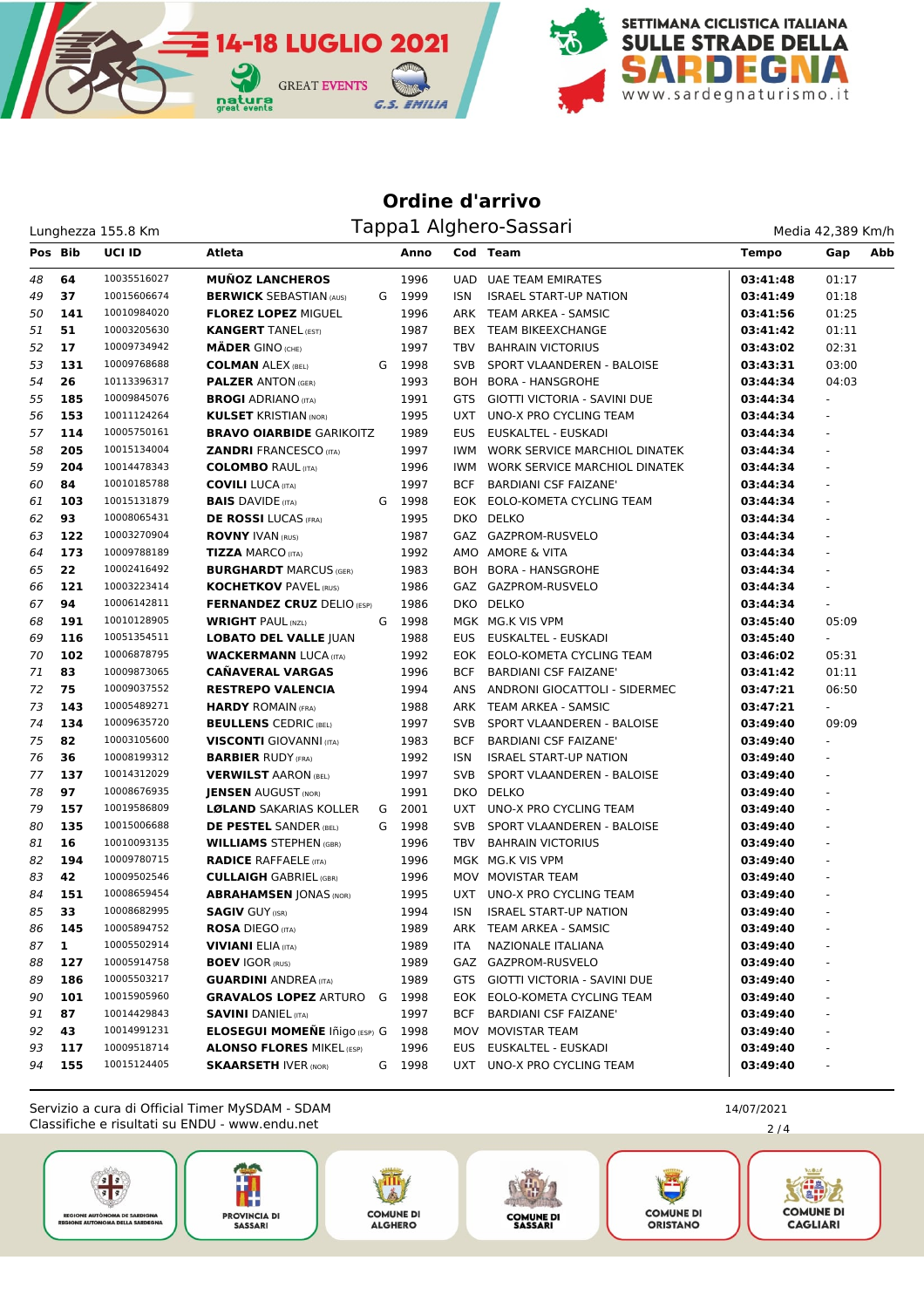

## **Ordine d'arrivo** Lunghezza 155.8 Km de Tappa1 Alghero-Sassari

**GREAT EVENTS** 

natura

| Media 42,389 Km/h |  |
|-------------------|--|
|                   |  |

| Pos Bib |         | <b>UCI ID</b> | Atleta                             |   | Anno   |            | Cod Team                            | <b>Tempo</b> | Gap<br>Abb     |
|---------|---------|---------------|------------------------------------|---|--------|------------|-------------------------------------|--------------|----------------|
| 95      | 126     | 10008629142   | <b>STRAKHOV DMITRII (RUS)</b>      |   | 1995   |            | GAZ GAZPROM-RUSVELO                 | 03:49:40     |                |
| 96      | 72      | 10007744220   | <b>MALUCELLI MATTEO (ITA)</b>      |   | 1993   |            | ANS ANDRONI GIOCATTOLI - SIDERMEC   | 03:49:40     | ÷.             |
| 97      | 65      | 10007491717   | <b>DOMBROWSKI JOSEPH LLOYD</b>     |   | 1991   | UAD.       | <b>UAE TEAM EMIRATES</b>            | 03:49:40     |                |
| 98      | 104     | 10008672891   | <b>FRAPPORTI MATTIA (ITA)</b>      |   | 1994   |            | EOK EOLO-KOMETA CYCLING TEAM        | 03:49:40     | ٠              |
| 99      | 44      | 10010977653   | <b>HOLLMANN JURI (GER)</b>         | G | 1999   |            | MOV MOVISTAR TEAM                   | 03:49:40     |                |
| 100     | 165     | 10008854868   | <b>STACCHIOTTI RICCARDO (ITA)</b>  |   | 1991   |            | THR VINI ZABU'                      | 03:49:40     |                |
| 101     | 106     | 10007744624   | <b>PACIONI</b> LUCA (ITA)          |   | 1993   |            | EOK EOLO-KOMETA CYCLING TEAM        | 03:49:40     |                |
| 102     | 24      | 10004572724   | <b>SAGAN JURAJ</b> (SVK)           |   | 1988   |            | BOH BORA - HANSGROHE                | 03:49:40     |                |
| 103     | 182     | 10013809144   | <b>YUSTRE RODRIGUEZ</b>            |   | 1993   | GTS        | GIOTTI VICTORIA - SAVINI DUE        | 03:49:40     |                |
| 104     | 181     | 10006904057   | <b>SIMION PAOLO (ITA)</b>          |   | 1992   | <b>GTS</b> | <b>GIOTTI VICTORIA - SAVINI DUE</b> | 03:49:40     |                |
|         | 105 184 | 10009971580   | <b>ONESTI</b> EMANUELE (ITA)       |   | 1995   | <b>GTS</b> | GIOTTI VICTORIA - SAVINI DUE        | 03:49:40     |                |
| 106 105 |         | 10003200475   | <b>GAVAZZI FRANCESCO (ITA)</b>     |   | 1984   | EOK        | EOLO-KOMETA CYCLING TEAM            | 03:49:40     |                |
| 107     | 21      | 10007738055   | <b>ACKERMANN PASCAL (GER)</b>      |   | 1994   |            | BOH BORA - HANSGROHE                | 03:49:40     |                |
| 108     | 164     | 10004501891   | <b>FRAPPORTI MARCO (ITA)</b>       |   | 1985   |            | THR VINI ZABU'                      | 03:49:40     | ÷.             |
| 109     | -13     | 10009372406   | <b>NOVAK DOMEN (SLO)</b>           |   | 1995   | TBV        | <b>BAHRAIN VICTORIUS</b>            | 03:49:40     | ÷.             |
| 110     | 35      | 10007882242   | <b>NIV GUY (ISR)</b>               |   | 1994   | ISN        | <b>ISRAEL START-UP NATION</b>       | 03:49:40     | ٠              |
| 111 86  |         | 10014968191   | <b>MONACO ALESSANDRO (ITA)</b>     | G | 1998   | <b>BCF</b> | <b>BARDIANI CSF FAIZANE'</b>        | 03:49:40     |                |
| 112     | 3       | 10009164056   | <b>GANNA FILIPPO (ITA)</b>         |   | 1996   | <b>ITA</b> | NAZIONALE ITALIANA                  | 03:49:55     | 09:24          |
|         | 113 177 | 10003265244   | <b>PIRAZZI STEFANO (ITA)</b>       |   | 1987   |            | AMO AMORE & VITA                    | 03:53:04     | 12:33          |
| 114     | 206     | 10015134509   | <b>DI BENEDETTO</b> STEFANO (ITA)  | G | 1998   | IWM        | WORK SERVICE MARCHIOL DINATEK       | 03:53:24     | 12:53          |
| 115 12  |         | 10030115147   | <b>MILAN JONATHAN (ITA)</b>        | G | 2000   | <b>TBV</b> | <b>BAHRAIN VICTORIUS</b>            | 03:53:24     | $\blacksquare$ |
|         | 116 154 | 10014641324   | <b>SAUGSTAD LARS (NOR)</b>         |   | 1997   | <b>UXT</b> | UNO-X PRO CYCLING TEAM              | 03:53:24     | $\frac{1}{2}$  |
|         | 117 166 | 10008972884   | <b>MARECZKO JAKUB (ITA)</b>        |   | 1994   |            | THR VINI ZABU'                      | 03:53:24     | ÷.             |
| 118 61  |         | 10010992508   | <b>MIRZA AL-HAMMADI YOUSIF</b>     |   | 1988   | UAD.       | <b>UAE TEAM EMIRATES</b>            | 03:53:24     |                |
|         | 119 176 | 10005573036   | <b>APPOLLONIO DAVIDE (ITA)</b>     |   | 1989   |            | AMO AMORE & VITA                    | 03:53:24     |                |
|         | 120 193 | 10010970579   | <b>SALVIETTI NICCOLO' (ITA)</b>    |   | 1993   |            | MGK MG.K VIS VPM                    | 03:53:24     | ÷.             |
|         | 121 175 | 10009318549   | <b>TOTO PAOLO (ITA)</b>            |   | 1991   |            | AMO AMORE & VITA                    | 03:53:24     | ÷.             |
|         | 122 162 | 10014971629   | <b>BEVILACQUA MATTIA (ITA)</b>     | G | 1998   |            | THR VINI ZABU'                      | 03:53:24     | ٠              |
| 123     | 167     | 10023470950   | <b>IACCHI</b> ALESSANDRO (ITA)     | G | 1999   |            | THR VINI ZABU'                      | 03:53:24     |                |
| 124     | 52      | 10004404790   | <b>BEWLEY SAMUEL (NZL)</b>         |   | 1987   |            | BEX TEAM BIKEEXCHANGE               | 03:53:24     |                |
| 125 2   |         | 10006891630   | <b>SCARTEZZINI MICHELE (ITA)</b>   |   | 1992   | <b>ITA</b> | NAZIONALE ITALIANA                  | 03:53:24     |                |
|         | 126 197 | 10015079440   | <b>DI GUGLIELMO FABIO (ITA)</b>    | G | 1998   |            | MGK MG.K VIS VPM                    | 03:53:24     |                |
|         | 127 161 | 10009974816   | <b>BEVILACQUA SIMONE (ITA)</b>     |   | 1997   |            | THR VINI ZABU'                      | 03:53:24     |                |
|         | 128 112 | 10009050282   | <b>ZHYHUNOU DZMITRY (BLR)</b>      |   | 1996   | <b>EUS</b> | EUSKALTEL - EUSKADI                 | 03:53:24     | ÷.             |
|         | 129 196 | 10014403369   | <b>DI FELICE FRANCESCO (ITA)</b>   |   | 1997   |            | MGK MG.K VIS VPM                    | 03:53:24     |                |
|         | 130 207 | 10010971185   | <b>BURCHIO</b> FEDERICO (ITA)      |   | 1996   | IWM        | WORK SERVICE MARCHIOL DINATEK       | 03:53:24     |                |
|         | 131 113 | 10008661070   | <b>ARISTI GARDOKI MIKEL (ESP)</b>  |   | 1993   | <b>EUS</b> | EUSKALTEL - EUSKADI                 | 03:53:24     |                |
|         | 132 111 | 10013749631   | <b>AZURMEDI SAGASTIBELTZA</b>      |   | 1996   | <b>EUS</b> | EUSKALTEL - EUSKADI                 | 03:53:24     |                |
|         | 133 123 | 10006795337   | <b>SHALUNOV EVGENY (RUS)</b>       |   | 1992   |            | GAZ GAZPROM-RUSVELO                 | 03:53:24     | ÷.             |
| 134 91  |         | 10015287685   | <b>DELETTRE ALEXANDRE (FRA)</b>    |   | 1997   |            | DKO DELKO                           | 03:53:24     | -              |
|         | 135 183 | 10053731112   | <b>DIMA EMIL (ROU)</b>             |   | 1997   | GTS        | GIOTTI VICTORIA - SAVINI DUE        | 03:53:24     |                |
|         | 136 133 | 10011139624   | <b>WEEMAES SASHA (BEL)</b>         | G | 1998   | SVB        | SPORT VLAANDEREN - BALOISE          | 03:53:24     | ۰              |
|         | 137 202 | 10030333702   | <b>PASE</b> CHRISTIAN DANILO (ITA) | G | 2002   |            | IWM WORK SERVICE MARCHIOL DINATEK   | 03:53:37     | 13:06          |
| 138 95  |         | 10004589801   | <b>SISKEVICIUS EVALDAS (LTU)</b>   |   | 1988   |            | DKO DELKO                           | 03:55:01     | 14:30          |
|         | 139 163 | 10005658114   | <b>ZARDINI EDOARDO (ITA)</b>       |   | 1989   |            | THR VINI ZABU'                      | 03:56:40     | 16:09          |
|         | 140 156 | 10015603745   | <b>WÆRENSKJOLD SØREN (NOR)</b>     |   | G 2000 | UXT        | UNO-X PRO CYCLING TEAM              | 03:56:44     | 16:13          |
|         | 141 152 | 10077852281   | <b>BLIKRA ERLEND (NOR)</b>         |   | 1997   |            | UXT UNO-X PRO CYCLING TEAM          | 03:56:44     | $\sim$         |

Classifiche e risultati su ENDU - www.endu.net Servizio a cura di Official Timer MySDAM - SDAM 14/07/2021















3 / 4